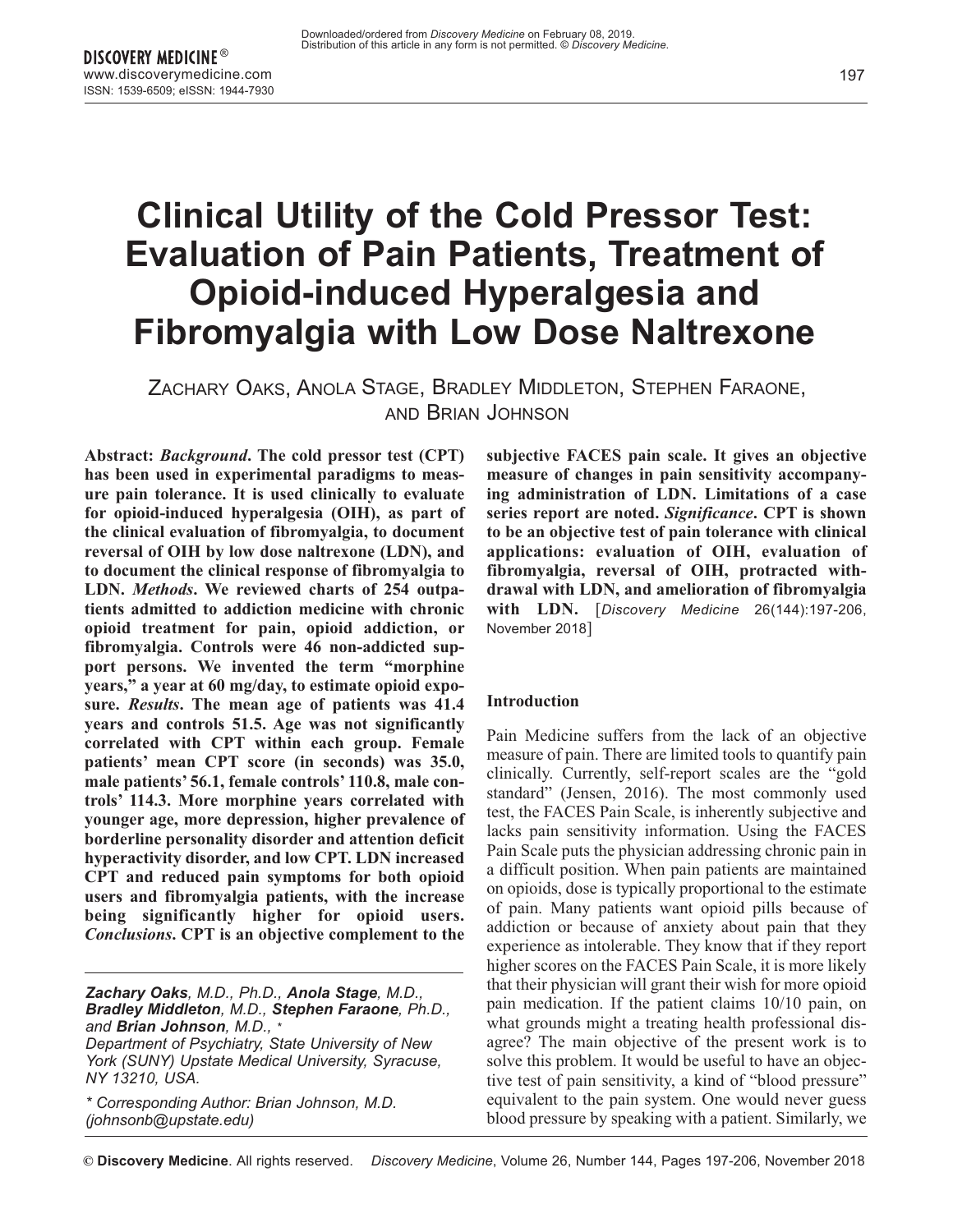cannot know pain tolerance without an objective measure. Our answer is the cold pressor test (CPT). By combining subjective pain complaints with an objective measure of pain tolerance, Pain Medicine services have a way to assess pain complaints with precision.

The cold pressor test (CPT) has a long history as an experimental paradigm for cold pain tolerance (Treister *et al*., 2015). A normal forearm is immersed in an ice water bath at 1 degree Celsius. This experience is made more painful by the presence of a circulating pump that prevents the buildup of a warmer layer of water around the forearm. Pain tolerance is the elapsed time before the subject finds the pain intolerable and withdraws the arm from the ice water. The test-retest reliability of the CPT is high. In a study of healthy undergraduate students, there were no significant differences in pain tolerance (65 seconds to 63 seconds two weeks later, p=0.53) with two weeks in between the initial and repeat CPT (Koenig *et al*., 2014). In another study testing the reliability of blood pressure changes with the CPT, the test's original function, repeat measurements were taken four years after the initial tests. The correlation coefficient of 0.42 (95% confidence interval: 0.35- 0.49) indicated the blood pressure response to the CPT is a long-term reproducible and stable characteristic (Zhao *et al*., 2012).

But using this simple test immediately brings up the question: "Why would some patients have normal times, others short times?" The answer is the concept of brain-mediated pain. Pain signals from peripheral body parts such as the forearm are interpreted by the brain. The endogenous morphine receptor system is an important contributor to pain damping. We have suggested that endogenous opioids are hormones that circulate through the blood with receptors on diverse tissues including gut, synovium, keratinocytes, monocytes, T and B lymphocytes, mast cells, peripheral nerve fibers, dorsal root ganglia, substantia gelatinosa of the spinal cord and midbrain, periaqueductal grey, medial thalamus, locus ceruleus, striatum, and hippocampus (Johnson *et al*., 2014). Our answer is that opioidinduced hyperalgesia is a disorder of low receptor tone provoked by exogenous hormone administration. Pud *et al*. (2006) showed that opioid-addicted patients had CPT times roughly half of non-addicted controls, suggesting that opioids had sensitized the pain system (OIH). CPT times did not change over a month of abstinence (Pud *et al*., 2006). The OIH was enduring.

This brings up another related question. If exogenous opioid administration degrades the opioid receptor system, does more exposure to exogenous hormone cause more harm? To answer this question, we combined our careful histories of opioid use in our patients with a novel concept, "morphine years." We defined one morphine year as one year at a reasonable dose for pain control of 60 morphine milligram equivalents (MME) per day. Since we have the information, we could also look at who uses large amounts of opioids. What psychopathology drives receptor system degradation?

Fibromyalgia is conceptualized as an autoimmune disease that strikes the opioid receptor system (Ramanathan *et al*., 2012; Johnson *et al*., 2014). It has the 3:1 female/male ratio typical of autoimmune disease. There are decreased central mu opioid receptors (Harris *et al*., 2007). Central nervous system opioids increased (Baruniak *et al*., 2004), as if trying to get a degraded opioid receptor system to respond. Opioids are prescribed for most patients with fibromyalgia (Berger *et al*., 2010). If there were already a degraded receptor system caused by an autoimmune process, exogenous opioid administration would be likely to degrade the opioid receptor system further.

We have hypothesized that low dose naltrexone (LDN) blockade can improve pain tolerance by increasing the efficacy of opioid receptors by opposing receptor downregulation provoked by chronic opioid treatment and partially reversing the autoimmune process of fibromyalgia (Johnson *et al*., 2014). According to Brown and Panksepp (2009), "LDN increased opioid receptors and elevated circulating beta-endorphin (BE) and met-enkephalin (ME) after a 4-6 hour period of receptor blockade. This 'rebound phase' may release the increased density of mu and delta opioid receptors for endogenous opioid stimulation and the increasing availability of BE and ME. Our overarching hypothesis is that increased concentrations of BE and ME gain access to an increased density of mu opioid and delta opioid receptors to 'functionally supersensitize' endogenous opioid systems." Using our concept about what fibromyalgia is, we would expect a more robust response to LDN in patients who had potentially restorable opioid receptor system to fibromyalgia patients where we could only oppose the autoimmune disease that has caused damage to the receptors.

Use of the CPT for evaluation and for follow-up of opioid-maintained chronic pain, opioid-addicted, and fibromyalgia patients may provide an objective measure of improvement, either with discontinuation of opioids, use of LDN, or both. We report the clinical utility of using the CPT as a routine measure of pain tolerance,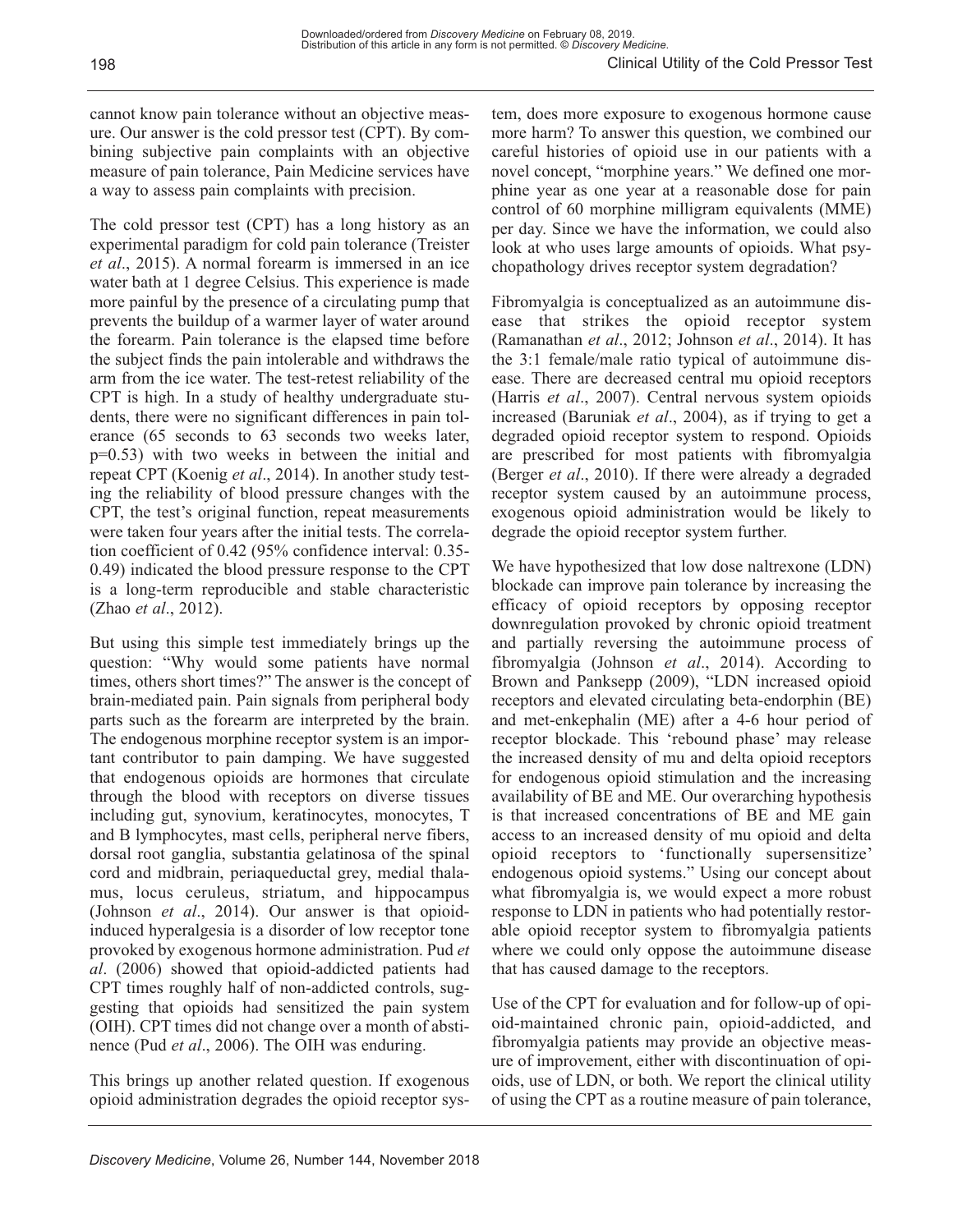including showing the amelioration of subjective pain with LDN and a corresponding increase in CPT for both OIH and fibromyalgia.

Clinical Utility of the Cold Pressor Test

#### **Patients and Methods**

#### *Participants*

We reviewed all patients who presented to the Addiction Medicine (AM) Service at State University of New York Upstate Medical University (SUNY Upstate) between June 2015 and July 2016. AM sees patients with a variety of addictions including alcohol, cannabis, gambling, etc. CPT is done once a week for opioid dependent and fibromyalgia patients. A total of 429 unique patients were seen over those 14 months. Of those patients, 254 met our inclusion criterion, which required at least one CPT recorded.

#### *Controls*

New patients are required to bring a non-addicted support person (SP) to their initial evaluation. 46 SPs who reported no recent use of opioids, cannabis, or tobacco (all three may change pain tolerance: Hill *et al*., 2017) served as normal controls. We believed that SPs would be an ideal comparison group because they were chosen by our patients, were most commonly first degree relatives, and were similar in ethnicity and socioeconomic background. Many of our patients bring their parents, which made this group slightly older than the patient participants.

The SUNY Upstate Institutional Review Board (IRB) approved the study protocol. All subjects over 18 provided written informed consent prospectively which allowed us to use their de-identified information. Those under 18 had the informed consent cosigned by a parent. SPs signed an IRB approved control group informed consent form. Information on patients was obtained by retrospective record review.

#### *Evaluation*

Baseline measures were: chief complaint, history of present illness, psychiatric, medical, family and social histories, a comprehensive grid of all drug use including onset of use, amount used, last date used, the Structured Clinical Interview for DSM5 (SCID2) checklist for borderline personality disorder, the Adult ADHD Self Report Scale (ASRS) for attention deficit hyperactivity disorder (ADHD) followed up by a DSM5 interview if ADHD was suspected, a Hamilton Rating Scale for Depression, a Modified Mini-Mental Status

Examination for cognitive impairment, CPT, FACES Pain Scale, and physical examination looking for pain drivers. Cases were discussed in a conference style that included senior author, trainees, patient, and support person. Diagnoses were made by consensus using the above measures.

#### *Medications*

Some patients arrived while on opioids, others came a few hours after their last opioid dose because they wanted to begin detoxification at the initial visit. We have not found that being on opioids or recently discontinuing them has much effect on CPT scores because long-term opioid administration makes the CPT already dramatically lower. Similarly, Doverty *et al*. (2001) found there was little difference between CPT at peak and trough methadone doses.

#### *Cold pressor test and opioid-induced hyperalgesia*

The CPT was performed on new patients during an initial evaluation and some follow-up visits. For high pain tolerant patients, the test was terminated after 180 seconds for safety. The CPT was repeated to evaluate changes in pain sensitivity and to reassess treatment plans, especially how long to continue LDN. LDN was discontinued when CPT maximized at 180 seconds.

Patients were also asked to gauge their pain during the initial evaluation on the FACES pain scale from 0-10. Pain was reassessed at follow-up visits and categorized as better, worse, or no change. OIH was defined as a short CPT, less than 35 seconds (the bottom 10% of a previous series of non-addicted controls), or by a history of escalating opioid dose past the limit of high dose prescribing, 200 morphine equivalents/day, without any improvement in pain.

#### *Treatment*

Treatment has been described at length in a previous publication (Johnson and Faraone, 2013). If physically dependent on opioids, patients were detoxified using a single dose of buprenorphine, adjunctive medications, and transference-focused psychotherapy with a previously reported completion rate of 92%. At the time of this case series, low-dose naltrexone was begun one week after administration of buprenorphine and given daily starting at 0.1 mg/day and building up gradually to 4.5 mg/day. More recently we administered it immediately after buprenorphine and gave it twice a day. For fibromyalgia patients not physically dependent on opioids, naltrexone was immediately begun at 0.1 mg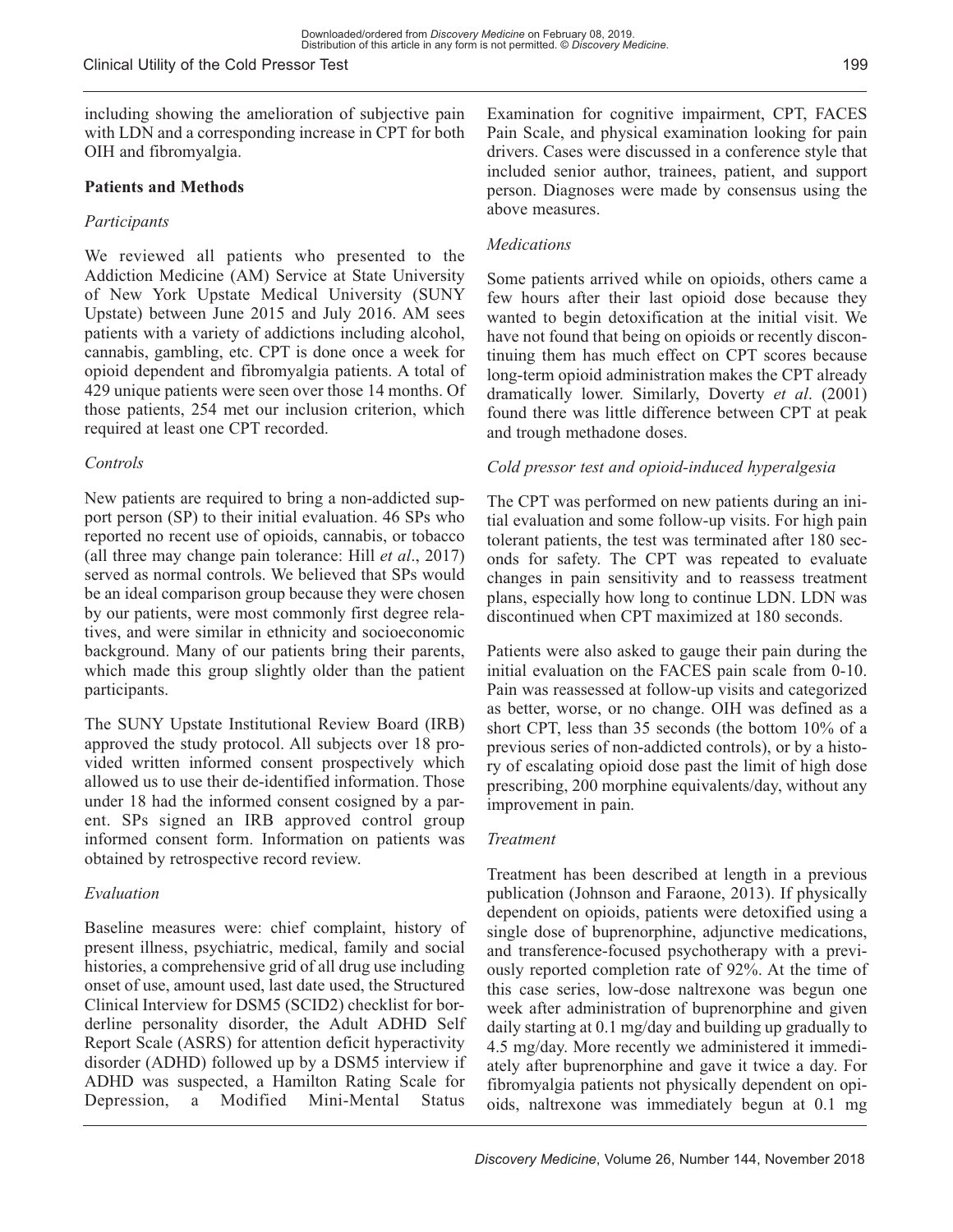twice a day. Patients came daily for the first week, then twice a week until stable and dischargeable.

# *Morphine years*

Patients were asked about onset, duration, and dose of opioid medications or illicit opioids on admission. Morphine years is a new concept. Using the principle from tobacco use research of "pack years," we chose a moderate dose of morphine, 60 mg/day, administered over a year as our definition of one "morphine year" to see if opioid exposure would correlate with CPT. The academic estimate of the amount of diacetylmorphine in one "bag of heroin" is 81 mg (Reichle *et al*., 1962). Diacetylmorphine is three times more potent per-milligram than morphine. An average "habit" is ten bags/day (i.e., injecting the estimated equivalent of 2,430 mg morphine). No physician would prescribe as much as a drug dealer would routinely sell to a client. Users of illicit diacetylmorphine were likely to show high morphine years.

# *Statistical analysis*

Statistical analyses were performed using GraphPad Prism software. Results are expressed as the mean $\pm$ SEM of individual experiments. For patients with multiple visits, we performed listwise deletion to analyze only those with 2 or more CPT times. CPT times were log transformed for some analyses to account for positive data skewing because we set a maximum time of 180 seconds. Pairwise repeated-measures analyses of variance (ANOVA) and Student's t-tests were used for analyses of the results. Patients served as their own control in time-course and 2-way ANOVA analyses of response to LDN and change in CPT. Interaction of multiple variables on CPT was calculated by bruteforce analysis with GraphPad Prism. P values less than 0.05 were considered significant.

# **Results**

## *Participant patients*

Of the 254 new patient consults, 252 reported past opioid use. Two of 37 fibromyalgia patients did not have a history of opioid use. 183 of the 252 patients reported initial opioid use for pain management. The other participants (27%) reported emotional/addictive initial use of opioids.

The age range of the 254 subjects was 14 to 89 years, with a mean age of  $41.4 \pm 1.1$  years. There were 152 females and 102 males. The average age of female patients was  $42.5 \pm 1.4$  years, while male patients were 39.7 $\pm$ 1.5 years old (p=0.20).

## *Participant controls*

The age range of the 46 controls was 19 to 94, with a mean age of 51.5±2.3 years. There were 23 females and 23 males. The average female control age was 48.8±3.3 years while male age was 54.1±3.1 years old  $(p=0.24)$ .

## *Initial cold pressor time*

At their first visit, the cold pressor time (CPT) of patients was 43.5±4.4 seconds, whereas control CPT time was  $112.5\pm9.7$  seconds  $(p=2.72\times10^{-11})$ . Overlaying the frequency distribution data shows the majority of patients had times less than 100 seconds, while the vast majority of controls had times greater than 100 seconds (Figure 1).

The p-value for comparing CPT between patients and controls was  $1.1 \times 10^{-11}$ . The p-value comparing CPT between male and female patients was 0.00039. The pvalue of control CPT between male and female patients

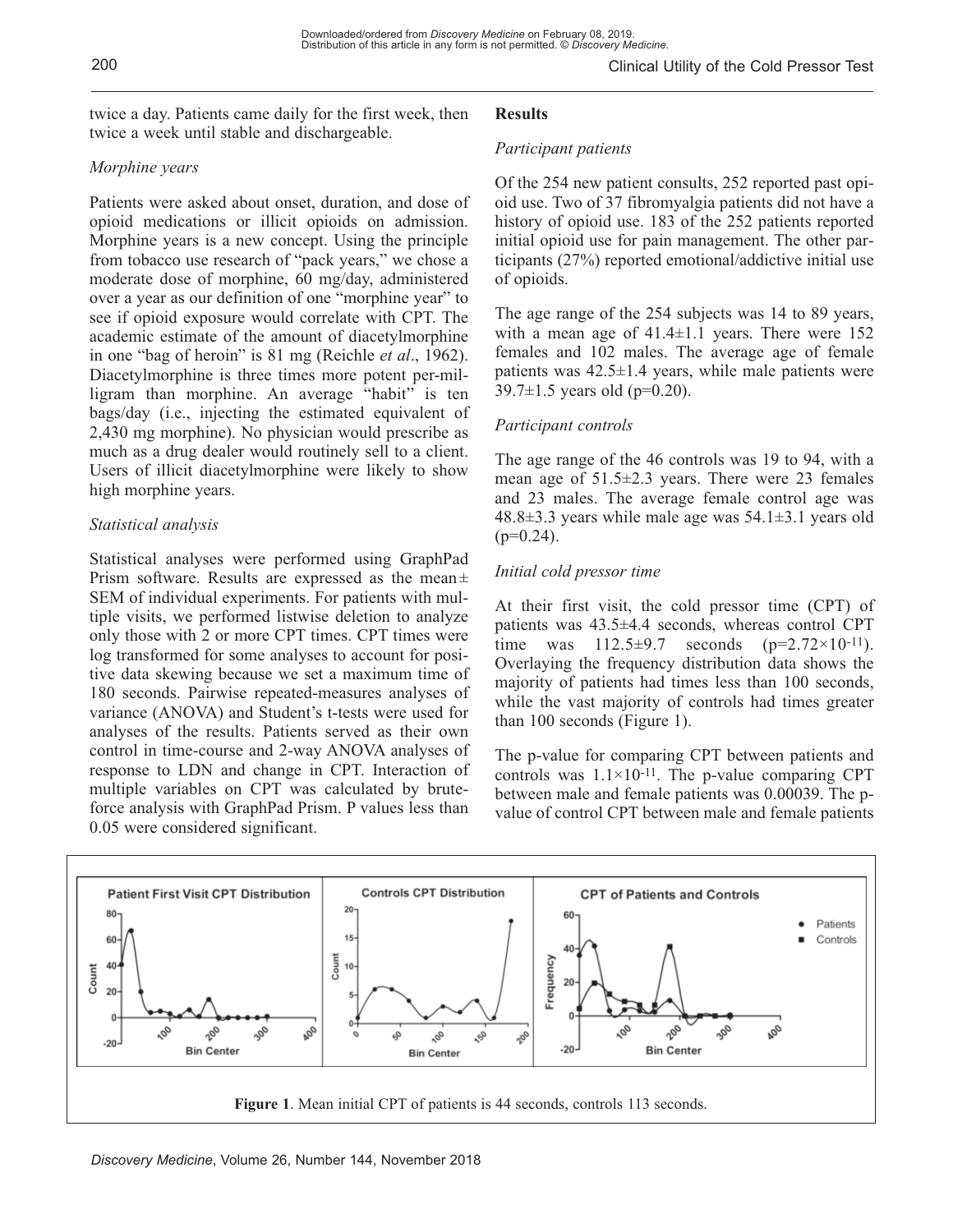## Clinical Utility of the Cold Pressor Test

## was 0.45.

In summary, the mean first CPT for opioid-maintained patients was 39% (much more pain sensitive) of the mean first CPT for normal controls. This difference was statistically significant.

## Age and initial CPT

The median age of the patient population (39 years) was used as a cut-off to compare younger  $(\leq 39)$  years of age) and older (>39 years of age) patients. There was no significant correlation between age and CPT in either patients  $(r^2=0.0017, p=0.60)$  or controls  $(r^2=0.0093, p=0.52)$ . Younger patients  $(39.2\pm5.8 \text{ sec}^{-1})$ onds) had significantly reduced CPT compared to controls  $(119.1 \pm 26.2$  seconds) within the same age group ( $p=9.9\times10^{-5}$ ). Older patients (47.1 $\pm$ 6.6 seconds) had significantly reduced CPT compared to controls  $(111.2\pm10.5$  seconds) within the same age group  $(p=2.6\times10^{-7})$ . In summary, within each group, there was no significant correlation between age and CPT and the calculated interaction between these two groups was not significant  $(p=0.37)$ .

## Gender and initial CPT

There were gender differences in CPT time for patients. Female patients had an average time of 35.0±5.3 seconds while males had an average time of  $56.1\pm7.4$  seconds (p=0.02). Controls, on the other hand, did not show gender differences. Female controls had an average CPT of 110.8±14.8 seconds while males had an average time of  $114.3 \pm 12.8$  seconds (p=0.85). The gender difference was limited to women who had been maintained on opioids. Interaction was not significant between gender and opioid use when participants were grouped by gender  $(p=0.20)$  or by patients vs. controls  $(p=0.12)$ .

## *Response to treatment*

Pain tolerance improved with treatment. The mean time interval between the first CPT and second CPT was 14.4±3.8 weeks. The mean time interval between the first and third CPT was  $26.1 \pm 6.3$  weeks. The mean time interval between the first and fourth CPT was 30.9±8.0 weeks.

Across all patients on our service, CPT times improved at subsequent follow-up visits with patients having a baseline mean of  $25.1\pm4.3$  seconds with significantly increased CPT at visits  $2(46.6\pm6.7 \text{ seconds}, p=0.008)$ , 3 (45.6 $\pm$ 9.4 seconds, p=0.03), and 4 (50.3 $\pm$ 13.4 seconds, p=0.03) relative to baseline (Figure 2).

## *Comparison of high and low morphine year cohorts*

More morphine years were correlated with younger age, more depression, higher prevalence of borderline

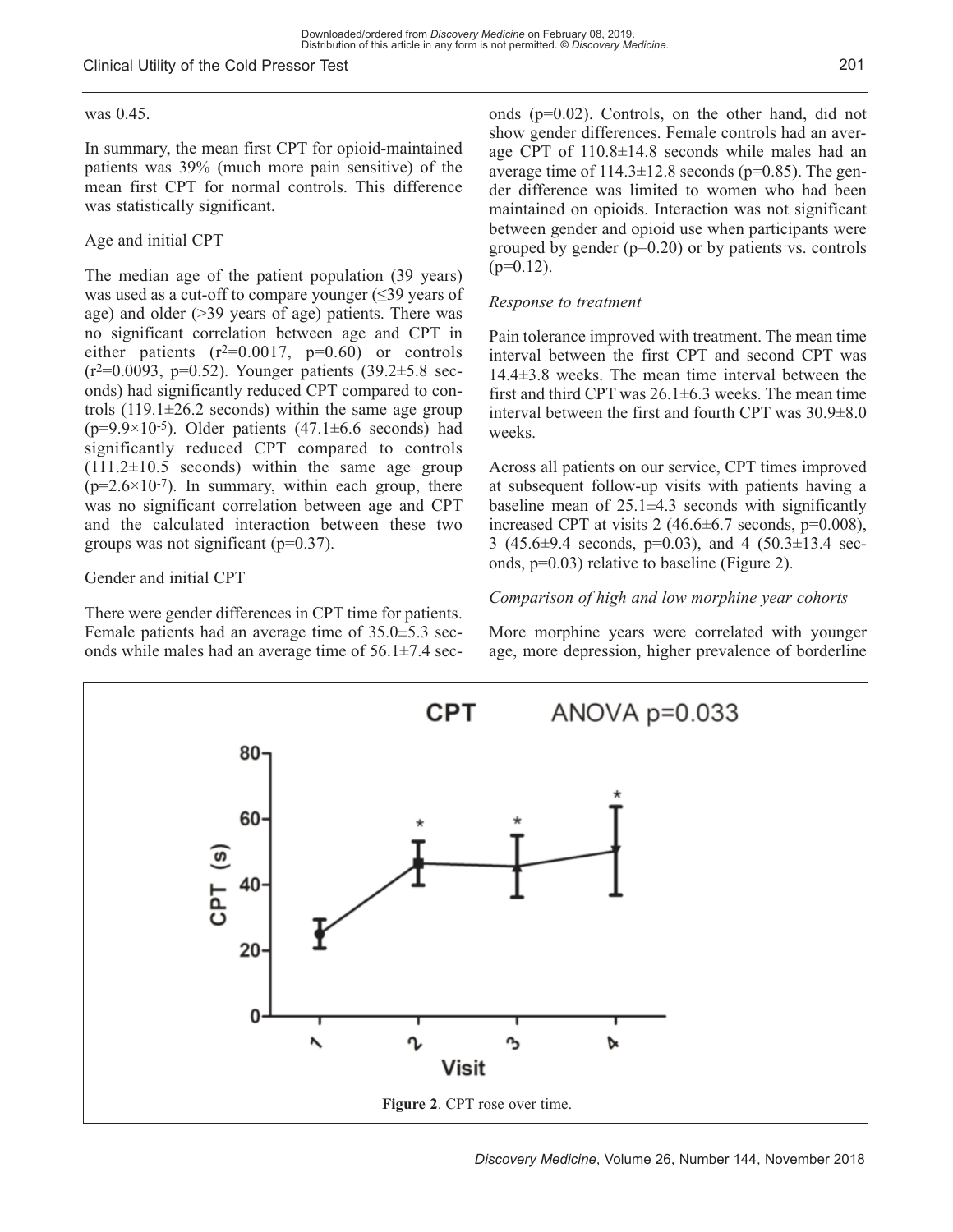personality disorder, higher prevalence of attention deficit hyperactivity disorder (ADHD), and lower CPT - measured pain tolerance (Figure 3).

# *Effect of LDN on CPT*

Tracking the result of LDN required that the patient completed detoxification (except for the two patients who came to our pain service without being on opioids), that the patient purchased a medication that was not covered by insurance (most of our patients are indigent and on Medicaid or Medicare), that they continued in treatment, and that they agreed to undergo a second CPT when they knew it would be a painful experience. The number of patients who complied in all these ways was 35 opioid dependent and non-fibromyalgia patients and 15 fibromyalgia patients. LDN compliance correlated with improved CPT, ANOVA p=0.037 (Figure 4).

## *Comparison of opioid users and fibromyalgia patients on LDN*

While opioid users  $(n=35)$  and fibromyalgia patients (n=15) both improved with LDN, the improvement was significantly more marked for opioid users, ANOVA p=0.028; interaction between groups was not significant with  $p=0.78$ .

# *Effect of LDN compliance*

Both opioid users and fibromyalgia patients, with or without a history of opioid use, who were compliant with LDN improved more than non-compliant patients. Here, we show significant differences between the two groups over time,  $p=0.015$ . For the fibromyalgia patients on naltrexone who were grouped independent of past opioid use, there were 15 patients, with a mean follow-up time (between visit 1 and 2) of  $10.1\pm3.7$ weeks. For the patients with no fibromyalgia, opioid users, and on naltrexone, there were 35 patients, with a mean follow-up time of 13.4±5.4 weeks. For fibromyalgia patients who were not on naltrexone, there were two patients with a mean follow-up time of 13.5±5.6 weeks. For patients with no fibromyalgia, opioid users, and who were not receiving naltrexone, there were nine patients with a mean follow-up time of 25.5±13.3 weeks. There were no significant differences between groups regarding mean follow-up time (Figure 5).

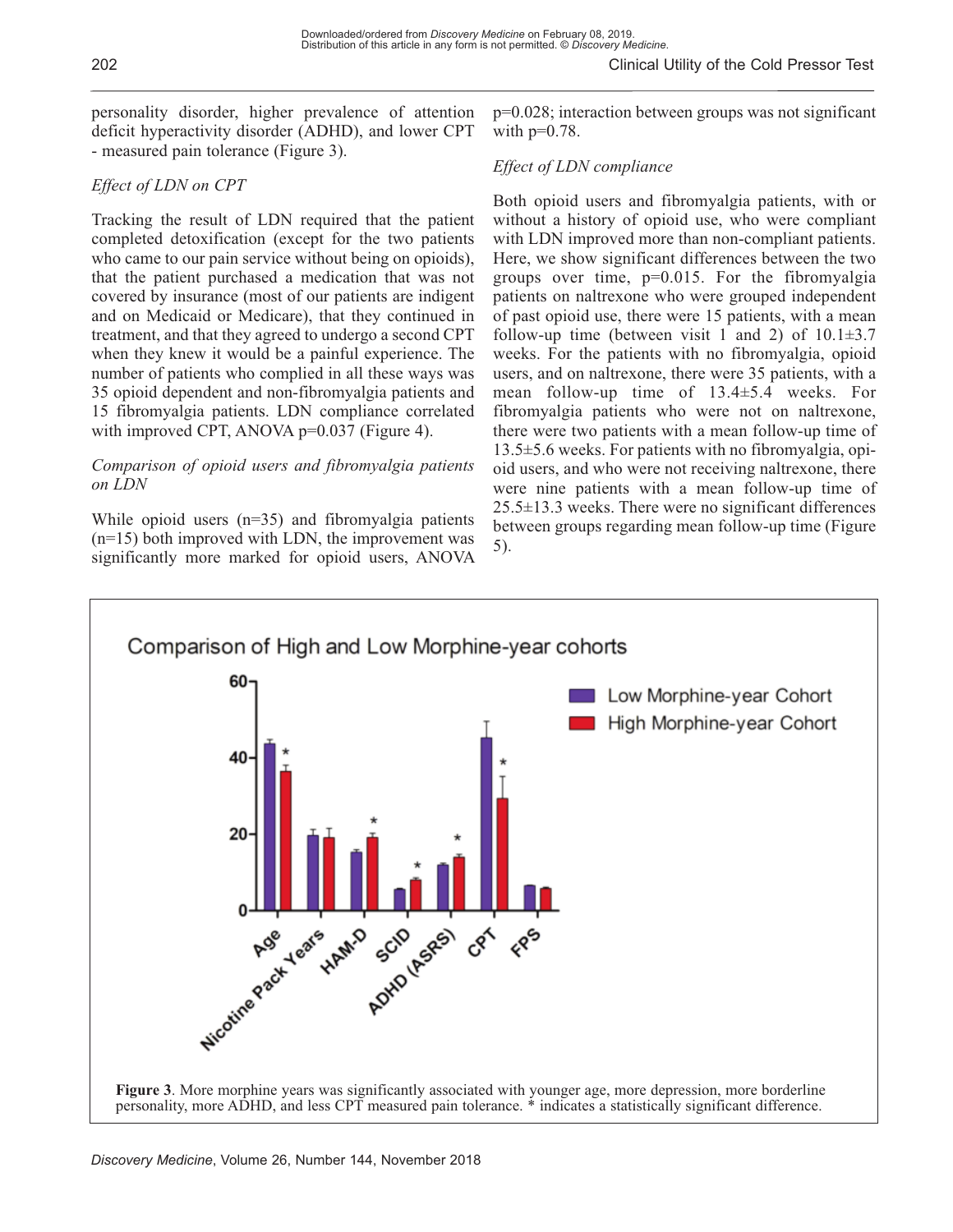#### Clinical Utility of the Cold Pressor Test

## **Discussion**

## *Clinical utility of the cold pressor test for diagnosis of opioid-induced hyperalgesia*

Our results suggest that CPT is a helpful clinical test of the pain system. It avoids the subjectivity of the FACES scale. It balances the patient's concern about their pain symptoms with an objective measure. For example, the physician who evaluates a patient convinced that their chronic pain is best managed by daily opioid medications may use the CPT to introduce the concept of OIH. A patient managed with opioids who has a 3 minute CPT may receive a different approach than one with a 10 second CPT. In the latter case, the physician has objective evidence that opioid administration is causing central nervous system-mediated pain/hyperalgesia.

## *Clinical utility for treating opioid-addicted patients with pain complaints*

In a previous case series we showed that, when patients complaining about pain were detoxified from opioids and given a combination of psychotherapy, low dose naltrexone, and non-opioid pain treatments, a month later 3% reported increased pain, 46% reported the pain was no different than when they had been maintained on opioids, and 51% reported that their pain was less than during opioid maintenance pain treatment (Belkin *et al*., 2017). A short CPT indicates that central sensitization is a driver of pain. For a patient maintained on opioids who must pull their normal forearm out of the ice water after a brief exposure, the physician can confidently predict that detoxification and alternative pain treatments, including LDN, will result in less pain. If the patient demands opioid maintenance, the reason for this cannot be to help their pain. Therefore the standard definition of addiction applies: "Urgent wish for the drug despite harm." This way of diagnosing opioid addiction is a new concept and a novel outcome of using the CPT on pain services.

## *Opioid exposure, prevalence, and severity of opioidinduced hyperalgesia*

We have provided evidence that OIH may be a universal response to opioid maintenance, mediated by downregulation of the opioid receptor system by exogenous hormone administration. Support persons were chosen as the control group for this case series because they come from the patients' cultural milieu, and most commonly are first-degree relatives. There is a striking difference in CPT time between patients and their support persons. This gives evidence that opioid maintenance treatment of chronic pain increases the chronic pain. If patient and physician are unaware of OIH, doses of opioids may be escalated for intensified pain. At an extreme, the patient may die from an unintentional opioid overdose. We have confirmed the hypothesis that more exogenous opioid exposure causes shorter cold pressor times/greater brain-medicated pain amplification.

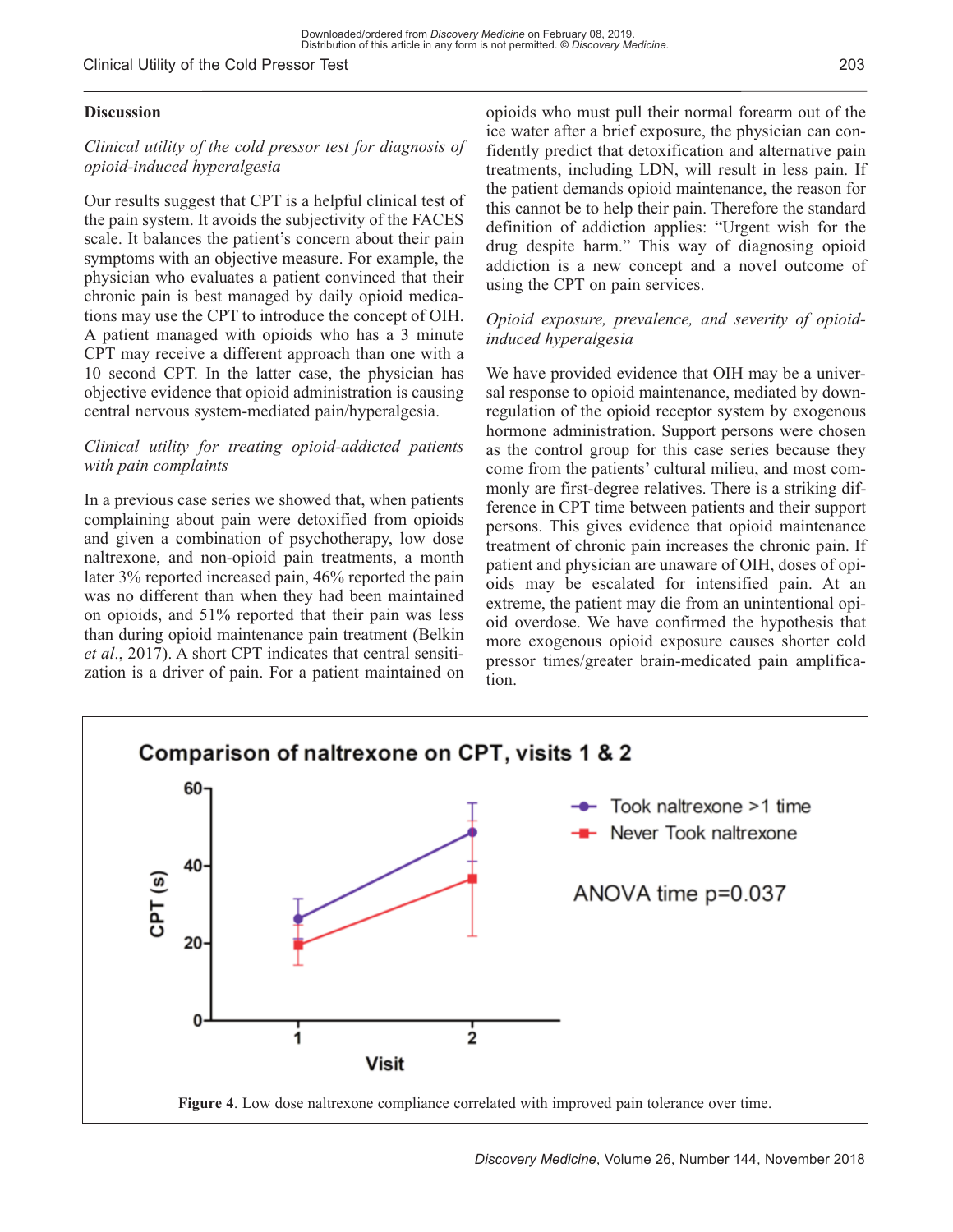# *Psychopathology and opioid use*

We have suggested that opioids are being used by persons who lack the ability to augment endogenous opioid tone via human interactions that involve emotional closeness (Johnson and Faraone, 2013). For persons with optimal opioid tone mediated by keeping others close and having warm, pleasant interactions, exogenous opioids are aversive. For persons who are frightened of emotional closeness and/or don't know how to conduct relationships effectively, opioid use promotes good feelings, a "person in a pill." The finding that more morphine years correlated with younger age, more depression, higher prevalence of borderline personality disorder, higher prevalence of attention deficit hyperactivity disorder (ADHD), and lower CPT, supports this hypothesis. The patients in our series with significant psychopathology started using opioids at a younger age and obtained the much larger doses available from drug dealers rather than physicians. This high exposure as shown by more morphine years appears to have degraded their pain tolerance more than other opioid-maintained patients.

## *Low dose naltrexone for treating opioid-induced hyperalgesia and fibromyalgia*

We have previously noted the congruence of symptoms of opioid withdrawal and fibromyalgia. We hypothesized that the reason for this congruence was that both conditions downregulated the opioid receptor system (Johnson *et al*., 2014). Opioid receptor number and efficacy were hypothesized to decrease as a result of exogenous opioid administration as treatment of pain by physicians or administration of opioids received from drug dealers. In fibromyalgia, the decrease in opioid receptor efficacy was hypothesized to be the result of an autoimmune process (Ramanathan *et al*., 2012; Johnson *et al*., 2014). In this case series report, we have provided more preliminary evidence that LDN may be of value in treating OIH and fibromyalgia. If fibromyalgia is the result of autoimmune attack on the opioid receptor system, there would be less receptor to bring back than if the receptor system had merely been suppressed by exogenous opioid administration. This effect would account for the lesser response to LDN among fibromyalgia patients than the response of opioid-maintained patients. A randomized, double-blind study would be of value in further developing this use of naltrexone.

## *Limitations of a case series*

The lack of blinding in all measures involved in this clinical case series compromises the validity of the reported results. We may have confirmed a bias that our treatment would be effective. Compliance with suggested treatment may have influenced patients to have an expectation of improvement. The results are also limited by the lack of compliance with LDN. Overall, the patient population treated on Addiction Medicine is poor. A common objection to taking LDN was that the patient's insurance would not pay for it and the patients stated that they could not afford to buy a medication

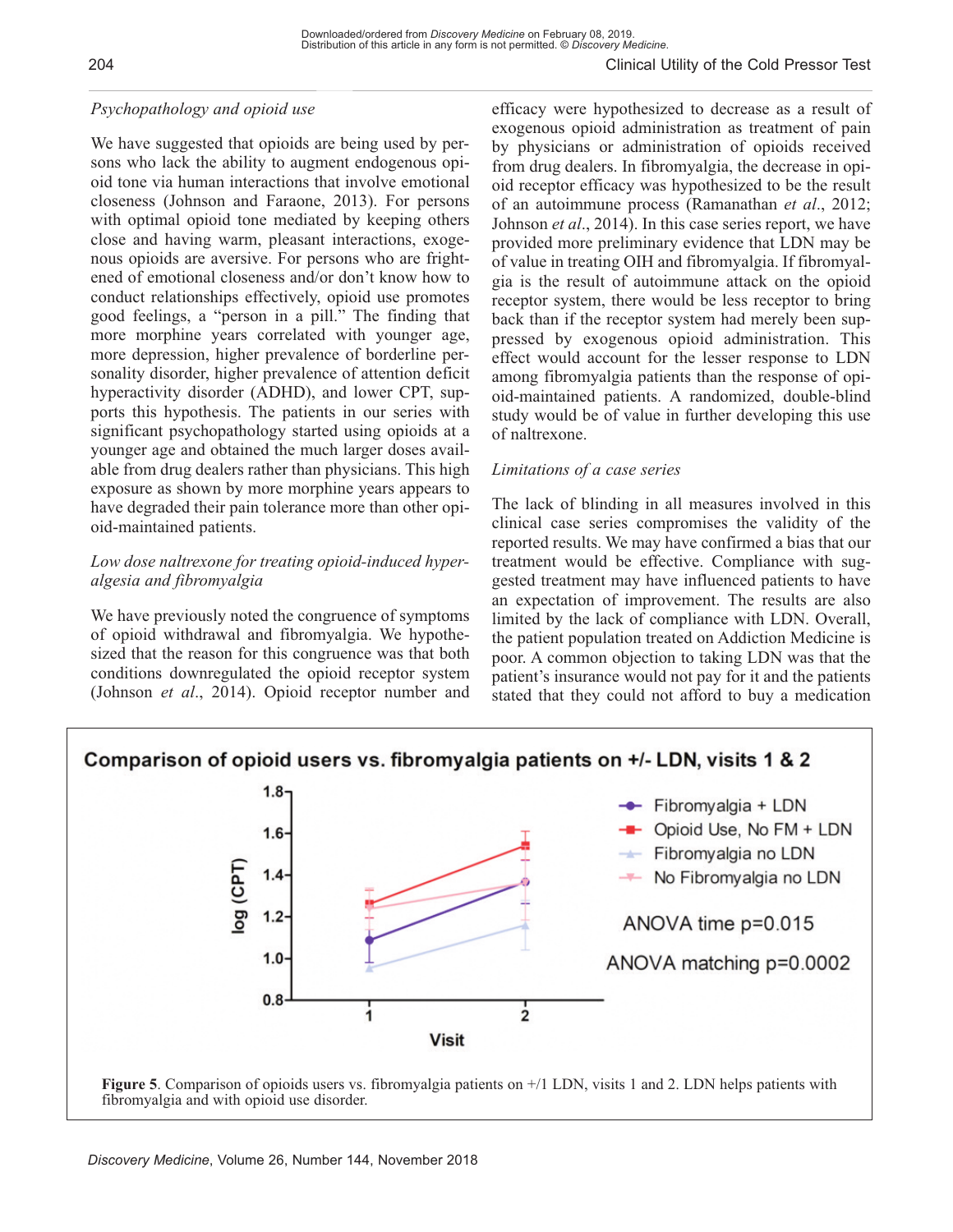that cost over \$30. Sometimes this may have been true, other times it may be that emotional issues contributed to non-compliance.

The CPT may have inherent limitations. Other factors may influence the CPT. One limitation of the CPT may involve effort. Some patients appear to give their all to endure the pain of the CPT, while others do not. Effort may be correlated with treatment response. We have wondered about the significant gender difference in pain tolerance among patients that does not occur in controls. It may be that the pain of forearm immersion is startling and that our female patients have been more traumatized emotionally than our men, and that fear influences CPT.

# **Conclusions**

Despite its limitations, this study supports the clinical utility of the CPT as an objective measure of pain sensitivity. Combining it with a FACES Pain Scale then gives objective and subjective measures of pain. A common combination, short CPT and high FACES Pain Scale, helps the patient understand that the use of opioids for pain has become counterproductive. Diagnosing OIH using the CPT leads to a treatment approach that requires discontinuation of opioid pain medications.

The CPT can be useful in assessing pain sensitivity as part of the initial evaluation of pain complaints. The CPT, if repeatedly used for the same patient over the course of treatment time, is helpful in following the progression of pain sensitivity. Efficacy of LDN to treat OIH, protracted withdrawal, and fibromyalgia, may be followed by combining subjective change in pain and withdrawal symptoms with pain tolerance as objectively measured by CPT.

# **Disclosure**

The authors report no conflicts of interest. The authors alone are responsible for the content and writing of this paper.

# **References**

Baron MJ, McDonald PW. Significant pain reduction in chronic pain patients after detoxification from highdose opioids. *J Opioid Management* 2:277-282, 2006.

Baraniuk JN, Whalen G, Cunningham J, Clauw DJ. Cerebrospinal fluid levels of opioid peptides in fibromyalgia and chronic low back pain. *BMC*

*Muscular Disord* 5:58, 2004.

Belkin M, Reinheimer S, Levy J, Johnson B. Ameliorative response to detoxification, psychotherapy, and medical management in patients maintained on opioids for pain. *Am J Addict* 26:738-743, 2017.

Berger A, Sadosky A, Dukes EM, Edelsberg J, Zlateva G, Oster G. Patterns of healthcare utilization and cost in patients with newly diagnosed fibromyalgia. *Am J Managed Care* 16:S126-S137, 2010.

Brown N, Panksepp J. Low-dose naltrexone for disease prevention and quality of life.*Med Hypotheses*72:333- 337, 2009.

Doverty M, White JM, Somogyi AA, Bochner F, Ali R, Ling W. Hyperalgesic responses in methadone maintenance patients. *Pain* 90:91-96, 2001.

Fletcher D, Martinez V. Opioid-induced hyperalgesia in patients after surgery: a systematic review and a metaanalysis. *Br J Anaesth* 112:991-1004, 2014.

Harris RE, Clauw DJ, Scott DJ, McLean SA, Gracely RH, Zubieta JK. Decreased central mu-opioid receptor availability in fibromyalgia*. J Neurosci* 12:10000- 10006, 2007.

Hill KP, Palastro MD, Johnson B, Ditre JW. Cannabis and pain: a clinical review. *Cannabis Cannabinoid Res* 2(1):96-104, 2017.

Jensen B. Chronic pain assessment from bench to bedside: lessons along the translation continuum. *Transl Behav Med* 6:596-604, 2016.

Johnson B, Faraone SV. Outpatient detoxification completion and one month outcomes for opioid dependence: A preliminary open label study of a neuropsychoanalytic treatment in pain patients and addicted patients. *Neuropsychoanalysis* 15:145-160, 2013.

Johnson B, Ulberg S, Shivale S, Donalson J, Milczarski B, Faraone SV. Fibromyalgia, autism, and opioid addiction as natural and induced disorders of the endogenous opioid hormonal system. *Discov Med* 18:209-220, 2014.

Koenig J, Jarczok MN, Ellis RJ, Bach C, Thayer JF, Hillecke TK. Two-week test-retest stability of the cold pressor task procedure at two different temperatures as a measure of pain threshold and tolerance. *Pain Pract* 14:E126-E135, 2014.